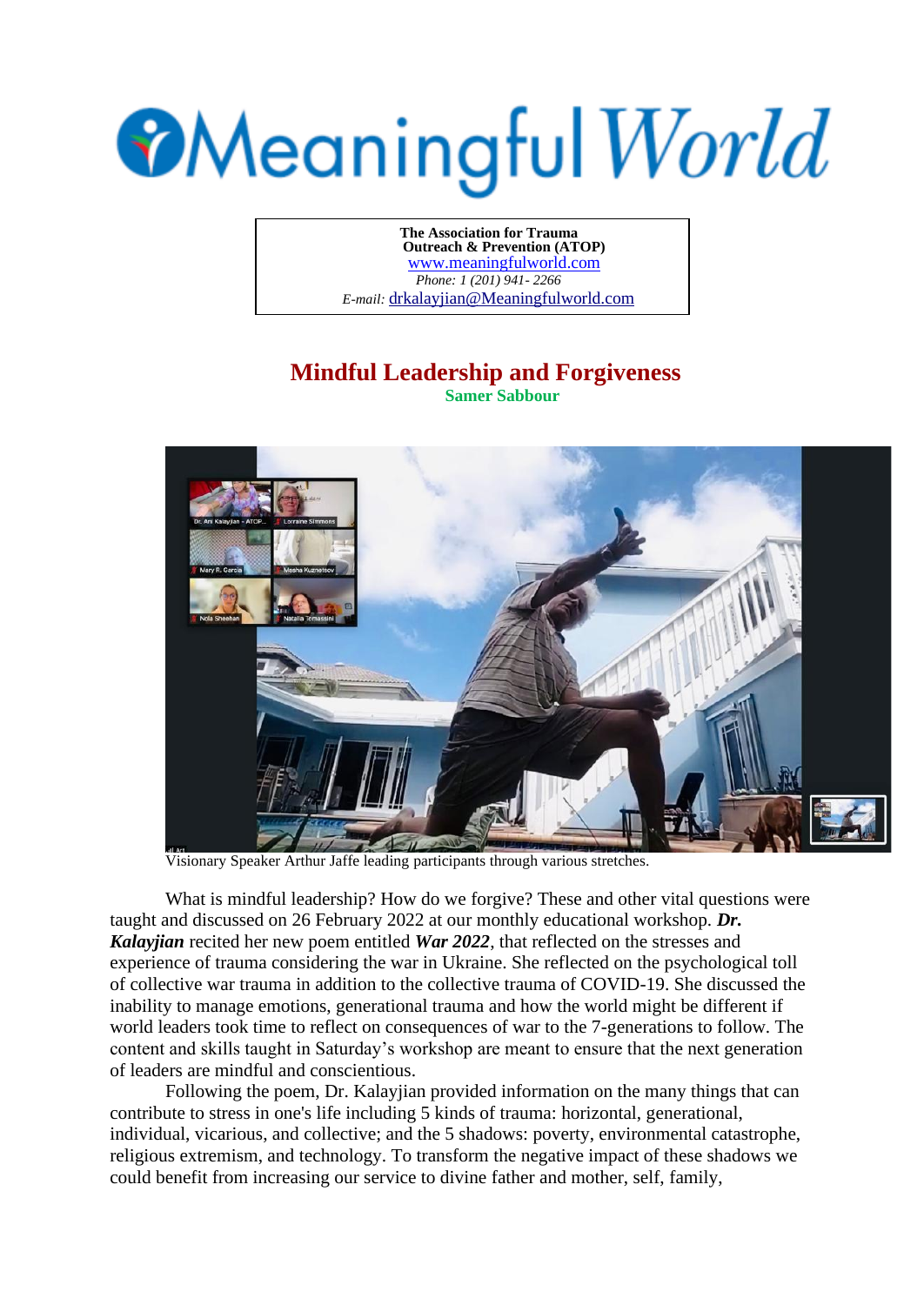community, and global community.

When individuals succumb to high levels of stressors, they become fearful and angry. Fear, according to Dr. Kalayjian, is a natural emotion and it may protect us in small doses, while it's detrimental when it's in high doses. Experiencing and facing our fears head on provides us with an opportunity to grow. We want to be able to manage our fear and other negative emotions for our health and the wellbeing of humanity. Forgiveness is another strategy to decrease our negative emotions, as it releases the anger, while uplifting ourselves and others. According to Dr. Kalayjian, *"Forgiveness is shifting from the automatic ego reaction (hurting back) to a mindful response of empathy; considering that the other is ALSO a human being*." Dr. Kalayjian can be seen teaching the 7-steps for practicing forgiveness <https://www.youtube.com/watch?v=PfSdr8WDrSw>

What do religions say about forgiveness? All religions except Buddhism promote and

talk about the importance of forgiveness. Buddhism emphasizes human ignorance, and the importance of achieving nirvana. Judaism and Islam have a set of conditions and steps to achieve forgiveness: Admit you were wrong, apologize, pay reparation, when possible, promise not to repeat, and then serve your community. While other religions like Christianity, Jainism, and Hinduism promote unconditional forgiveness, radical forgiveness, and have specified days and prayers to promote it.

Closely related to forgiveness is development of mindful leadership through awareness. The 7 steps of generating awareness are

1) Assess your areas of development

2) Don't trust yourself when you know you are confused or conflicted

3) Don't be led astray by strong negative emotions like anger and fear

4) Transform past negative memories

5) Don't keep your feelings and thoughts bottled up

- 6) Don't harbor secrets
- 7) Resist images of worst-case scenarios (Chopra)

Emotional Intelligence (EQ) is another method to nurturing mindful leaders:

- 1. NEVER stop learning
- 2. Watch the language
- 3. Build pathways
- 4. Get motivated to change
- 5. Train the gifted
- 6. Seek frank feedback
- 7. Gage their awareness
- 8. Sniff out signals
- 9. Engage their demons
- 10. Let their guard down
- 11. Watch their culture
- 12. Find their voice
- 13. Know the score
- 14. Balance the load
- 15. Question authority, and
- 16. Surrender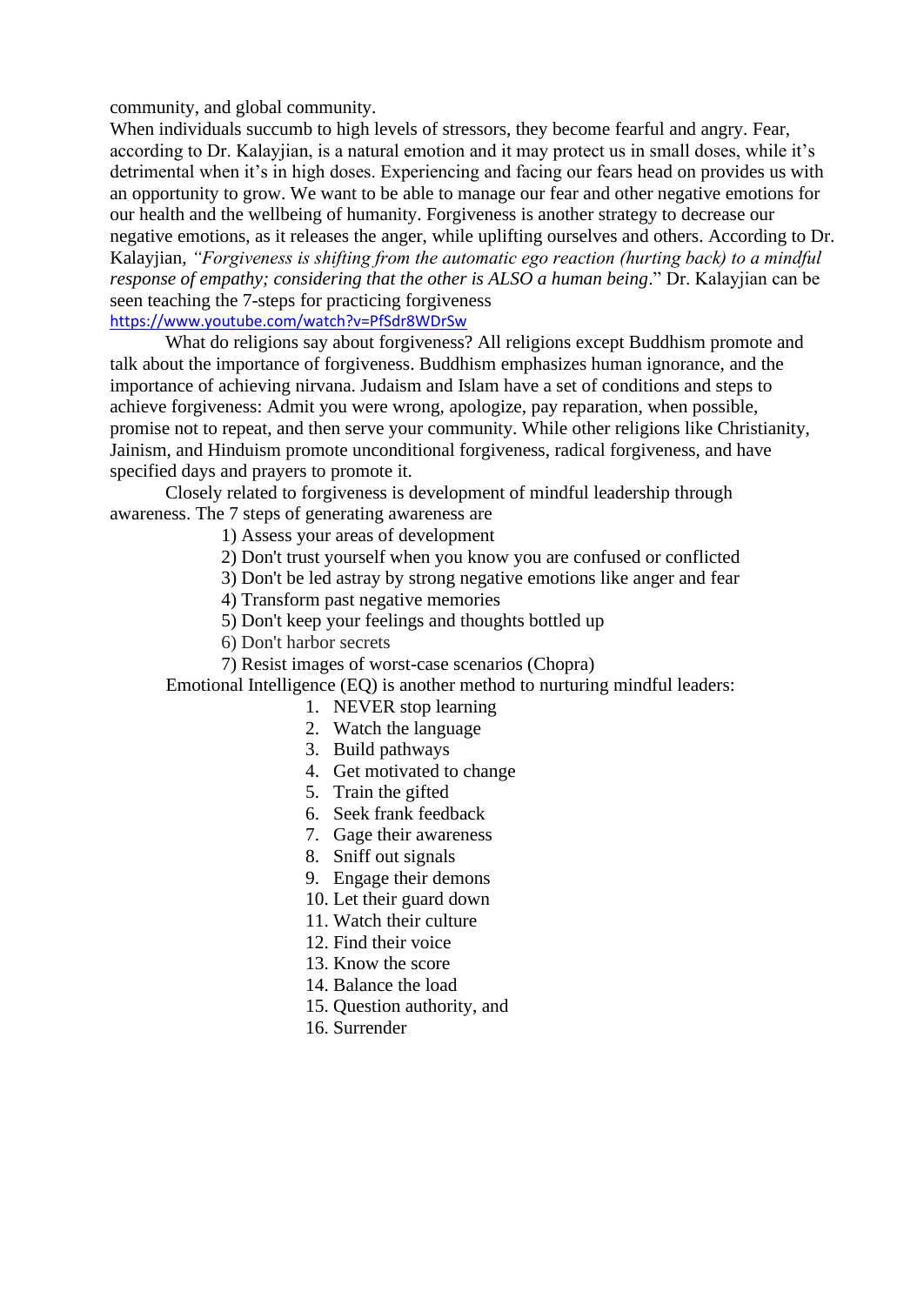

Dr. Ani lecturing on forgiveness

Following this discussion, the group was led by our Visionary Speaker *Arthur Jaffe*, a Spiral Technique practitioner. He shared the science of the fascia (body's muscle tissue) and the importance of releasing trauma from our body to stay healthy. Arthur reminded us that sedentary lifestyles are extremely dangerous as they do not stimulate the muscle, which can lead to degenerating quicker and increasing the risk of injury. Arthur demonstrated several stretches to incorporate in our daily routine especially before sleeping in addition to eating fresh food and maintaining a healthy pH level. These stretches are called: Candle pose, proposal pose, and dead roach. Arthur also shared a book by Ming Chew, the *Permanent Pain Cure,* to help follow up with the recommended stretches.

After Arthur's demonstrations the group sat in a circle for a support group facilitated by *Nola Sheehan,* Meaningfulworld Intern at the United Nations. Participants expressed emotions such as guilt, frustration, worry, anxiety ranging from 3 to 6 levels on a scale of 1-10. As the support group progressed, empathy was shared, and lessons learned, there was a significant decrease in the negative emotions (down to 1-3). Some of the lessons learned included: the importance of exercising your mind, how being vulnerable is important in helping you work through emotions, and how sharing and empathizing can help decrease sadness.

Lastly, Dr. Kalayjian led us through our Soul-Surfing exercises focused on realigning the energy in the body's 7-energy centers (chakras). Each range of motion corresponds to a particular chakra, each chakra is represented by a certain color, and responsible to several organs. With mindful breathing, we stretched our body, and chanted specific affirmations corresponding to each energy center. The 7-chakras are Root Chakra, located at the base of the spine; Sacral Chakra, at the lower abdomen, Solar Plexus is above the navel and directly in the stomach area; Heart Chakra is at the center of the chest, Throat Chakra is in the throat area; the Third Eye Chakra is in the center of our forehead between our eyebrows; and the Crown Chakra, is located at the top of our head. We concluded with our signature **Heart-to-Heart-Circle of Love and Gratitude,** and a short meditation.